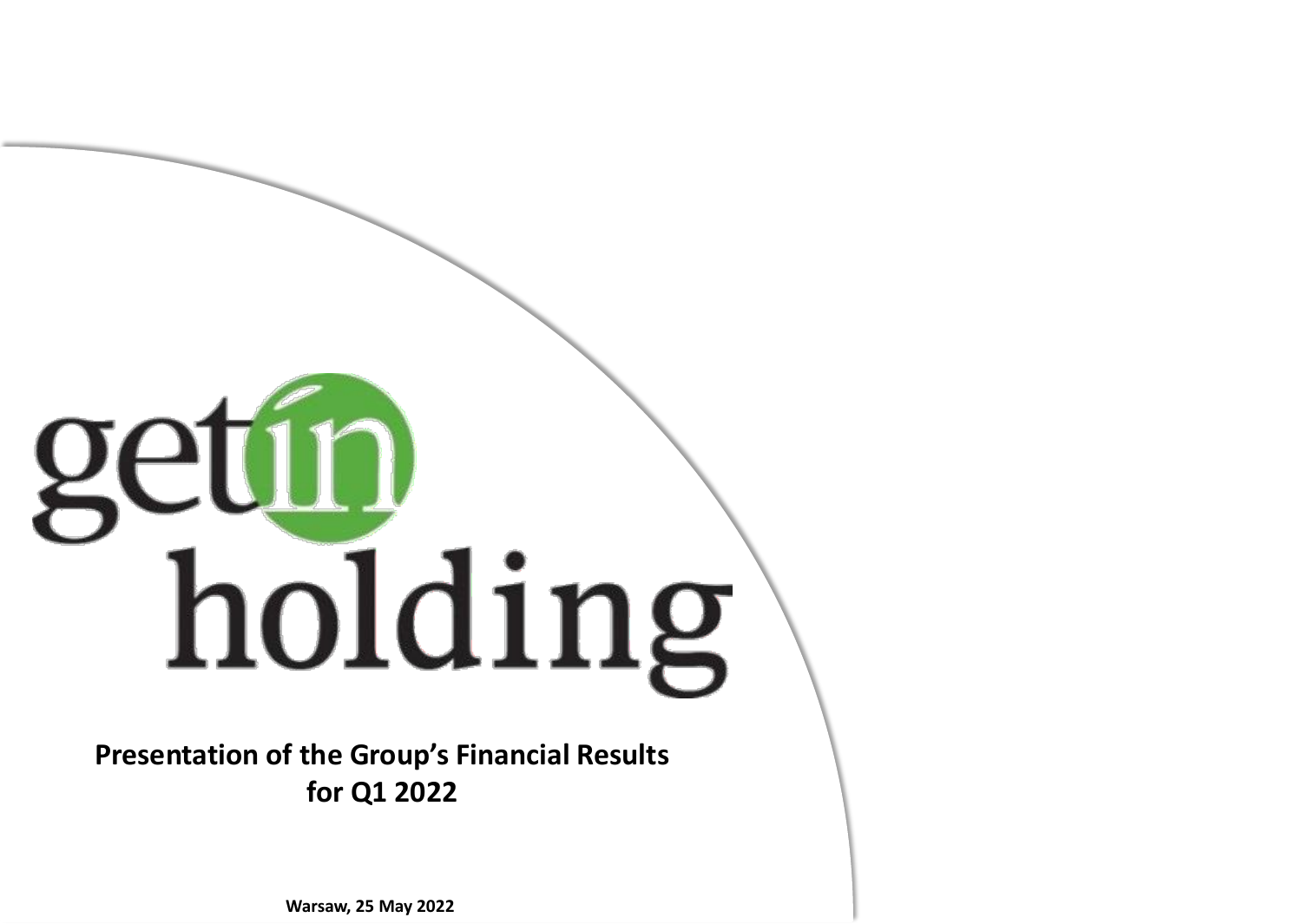# Macroeconomic conditions



- Uncertainty around Russia's war on Ukraine entails risks for Poland. Further developments are hard to anticipate.
- GDP growth at 8.5% in Q1 2022 vs. -0.6% in Q1 2021.
- Record-high inflation: 12.4% in April (YoY) and may potentially grow up to 20%.
- Unemployment rate 5.4% in March (vs. 5.5% in January 2022); in March, companies reported big attrition of employees from Ukraine who went back home.
- Interest rates 5.25%, expected further hikes due to rising inflation.
- The war in Ukraine has overshadowed the pandemic but the risk remains.

# **POLAND UKRAINE**

- Dramatic situation caused by Russia's unprovoked invasion of Ukraine. Further developments are hard to anticipate. The economy has turned gears to support national defence. Mass displacement of the population fleeing bombardment and shelling.
- Hostilities are taking place in areas of the country responsible for more than 50% of Ukraine's GDP.
- Since the beginning of the conflict, Ukraine has been receiving steady funding from the US, the EU, the G7 and the IMF. The declared amount of aid already exceeds USD 100 bn.
- The IMF forecasts that Ukraine's PBK will shrink by 35% in 2022.
- Inflation in April was 16.4%. The NBU predicts that inflation could reach 20% in 2022.
- Unemployment rate 10.6% at 31 December 2021 vs. 10.1% at 31 December 2020.
- NBU hiked the rates by 50 pbs to 10% on 3 March 2021.
- UAH depreciating sharply against other currencies due to war.

## **FX RATES USED IN THE CONVERSION OF COMPANIES' RESULTS**

| <b>Exchange rates</b> | 2022'03 | 2021'03 | <b>Y/Y</b> |
|-----------------------|---------|---------|------------|
| UAH                   | 0.1467  | 0.1427  | $+2.8%$    |
| UAH average           | 0.1431  | 0.1364  | $+4.9%$    |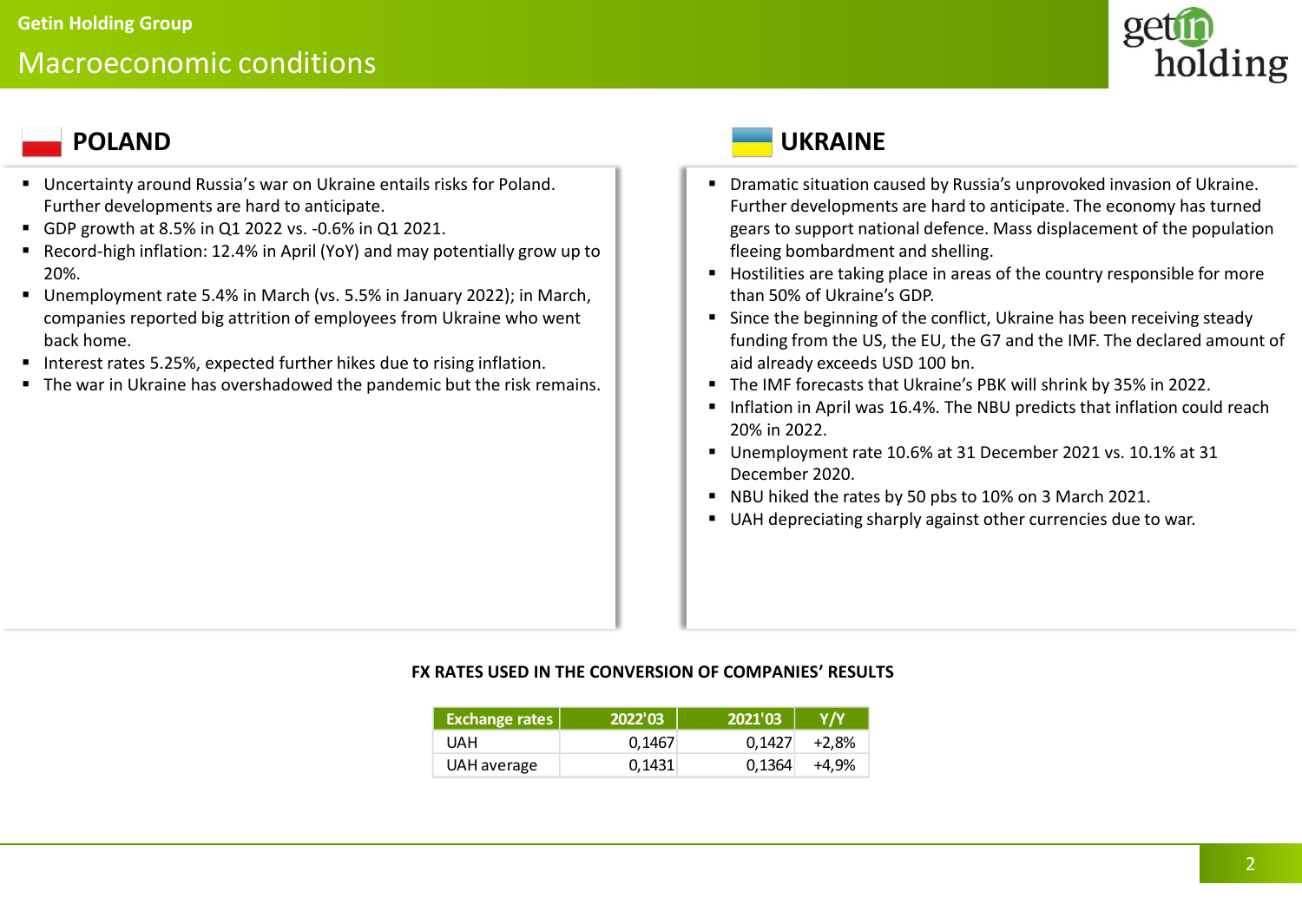# Structure and growth rate of the drivers of Group results in Q1 2022

- **The Company had no outstanding debt as at 31 March 2022, its net cash stood at PLN 71.2 mn, the Company held Treasury bonds at PLN 194 mn.**
- **Getin Holding received payment for MW Trade assets at PLN 21.5 mn.**
- **The net profit of the Group's operations in** Ukraine in Q1 2022 was charged with PLN -216.4 mn, representing the revaluation of assets **as a consequence of the war**.
- **Negative impact of the impairment test of the Group's assets in Ukraine due to the Russian aggression against Ukraine. Total impact on consolidated profit at PLN -222.9 mn\*.**
- **The war in Ukraine and its effects will be felt by the Ukrainian economy and our business in the coming reporting periods.**
- The tense geopolitical situation, and ultimately the war launched by Russia on 24 February 2022, prolonged the procedure carried out by the National Bank of Ukraine to approve the sale of assets in Ukraine and resulted in a failure to meet the deadlines stipulated in the agreement with FUIB and the termination of the conditional agreement.

|                                                      | PLN m    |         |                     |
|------------------------------------------------------|----------|---------|---------------------|
|                                                      | Q1'2022  | Q1'2021 | Q1'2022/<br>Q1'2021 |
| <b>International</b>                                 | $-201.5$ | 29.4    | ۰                   |
| Ukraine                                              | $-201.5$ | 23.8    |                     |
| Romania                                              | 0.0      | 4.7     | $-100.0\%$          |
| Belarus                                              | 0.0      | 0.8     | $-100.0\%$          |
| <b>MW Trade</b>                                      | $-0.6$   | $-0.4$  | $+40.4%$            |
| <b>Getin Holding</b>                                 | $-202.4$ | 35.6    |                     |
| <b>Non-controlling interest</b>                      | 0.3      | 0.2     | $+40.2%$            |
| <b>Others &amp; Consolidation Adjustments</b>        | 185.9    | $-50.8$ | $\blacksquare$      |
| Net profit attributable to equity holders of the Co. | $-218.3$ | 13.9    | -                   |

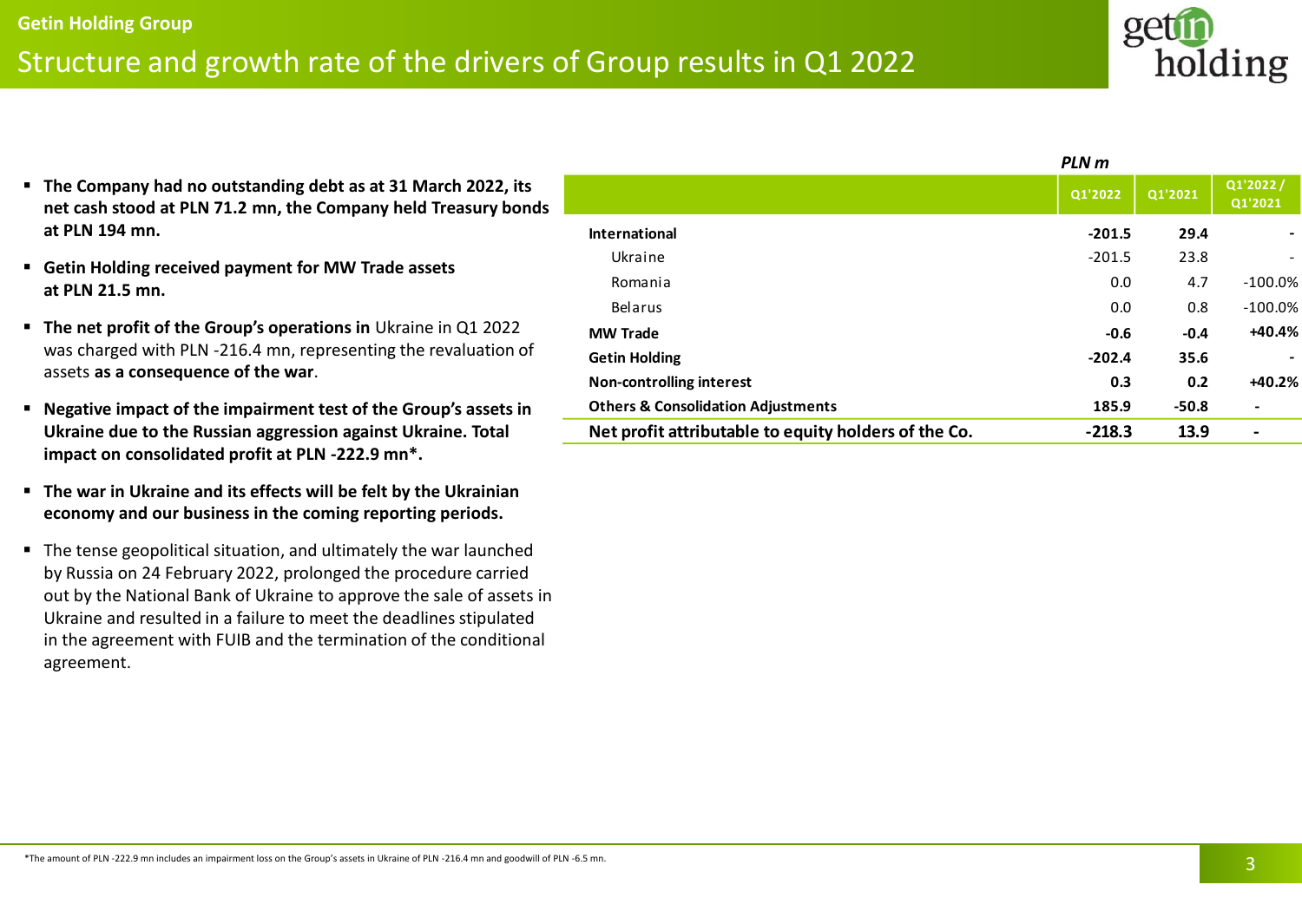# Ukraine war



# **Russia's war on Ukraine**

**Russia's military aggression against Ukraine, as well as the demands made by Russia against not only Ukraine but also the countries that have pledged to supply modern armaments to Ukraine, generate the risk of an outbreak of armed conflict on an unimaginable scale, the consequences of which could be tragic for the world economy.**

The war in Ukraine has a negative impact on the Getin Holding Group's operations. Aware of all threats resulting from the current situation in Ukraine, at the end of Q1 2022, the Company commissioned an independent expert to carry out an impairment test of the Group's Ukrainian companies. As a result, an impairment loss on the investment in Idea Bank (Ukraine) was recognised at the individual level in the amount of PLN -192.3 mn, while at the consolidated level the total impairment loss on assets amounted to PLN -222.9 mn.

Idea Bank (Ukraine) operates on a reduced scale. In the event of further escalation of the conflict, it is not ruled out that the Bank will cease its operations altogether if the situation threatens the lives of our employees and attacks on IT infrastructure prevent the Bank's systems from operating.

### **Ensuring the safety of employees remains a priority for the Group**, which is why:

- Getin Holding and the Bank are taking measures to secure employees and their families and evacuate them from areas particularly exposed to the invasion of Russian troops.
- **The Bank's management is taking measures to support employees and protect them from Russian aggression;** to this end:
	- staff were given assistance with evacuation,
	- alternative accommodation has been secured away from locations where there is intense warfare,
	- support has been put in place for employees who have been called up for military service.
- **In Poland, Getin Holding has organised housing facilities in case the families of our employees fleeing war zones need them**.

### **In addition, the Bank has taken measures including:**

- ensuring that customers have access to savings. As far as possible, the operation of the branch network is maintained where it does not pose a risk to employees and customers. Approximately 85% of the network, i.e., 67 branches, are regularly operational;
- the Bank maintains liquidity at an adequate level, ensuring that all obligations to customers are met and NBU standards are adhered to:
- in the early stage of the conflict, the Bank offered credit holidays to customers, while debt repayment has since improved;
- as far as possible, the Bank resumes lending in areas where the situation permits.

### **Idea Bank has also contributed to the Fund created by the NBU to support Ukraine's defence.**

The Group has taken measures to secure the Bank's systems against increasing hacking attacks from the Russian Federation and in case of attacks on the network infrastructure, which may result in cutting off access to the Bank's transaction system.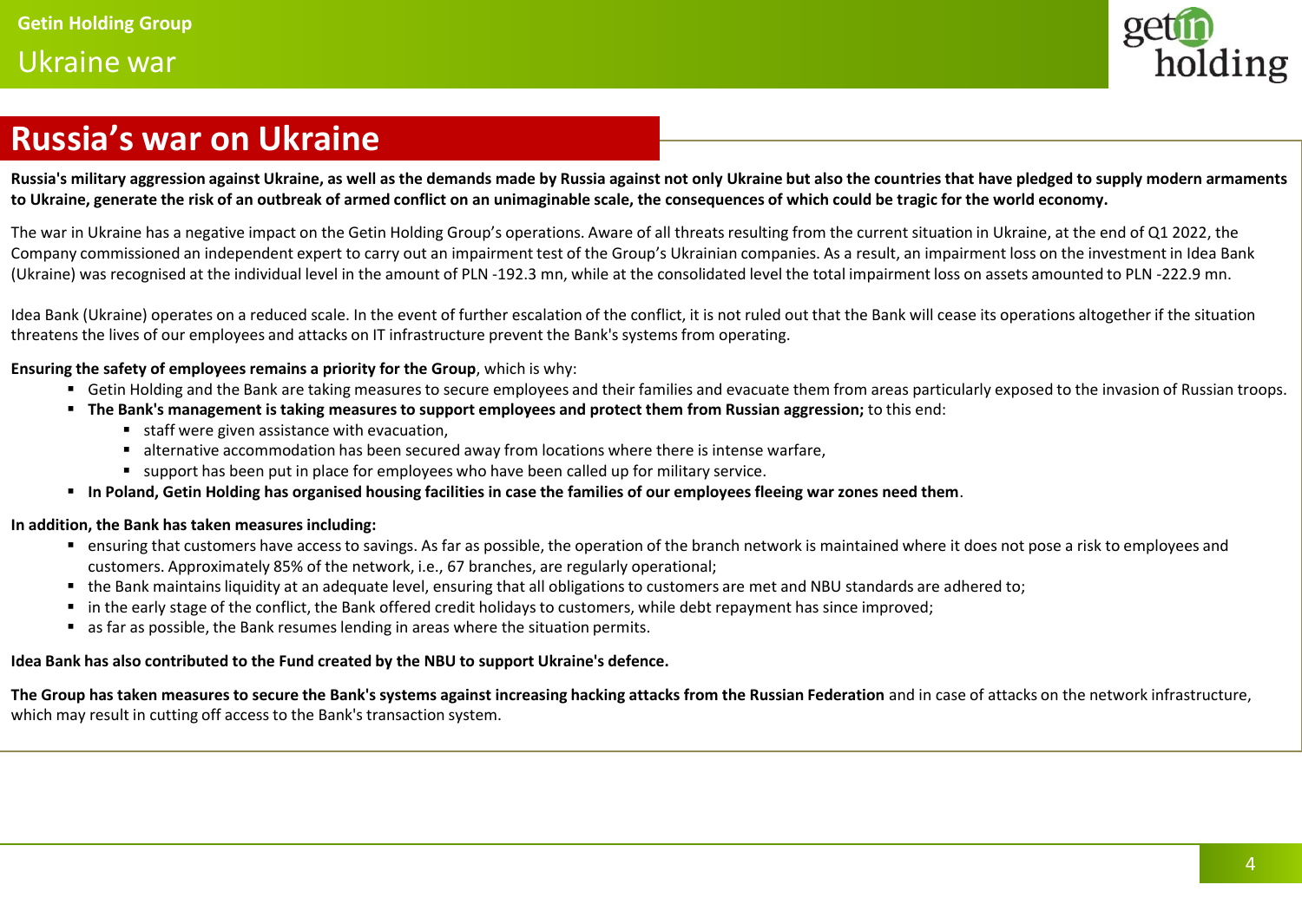# Sale of assets



# **Sale of assets:**

### **MW Trade**

- **On 25 March 2022, the sale of 51.27% of MW Trade SA shares held by Getin Holding was closed.**
	- **The selling price was PLN 21.5 mn**, P/BV = x0.69.
	- The price was paid and the shares were transferred on 25 March 2022.

### **ROMANIA**

- **Idea Bank Romania Group was sold on 29 October 2021**
	- **The selling price was PLN 199 mn**, P/BV = x0.91.
	- **EUR 29 mn was paid to GH's account (PLN 134.2 mn)** and the shares were transferred on 29 October 2021.
	- Under the agreement, EUR 14 mn of the selling price was put in escrow for up to 3 years to secure a potential adjustment of the price and claims under warranties issued by Getin Holding.
	- After closing, the reference amount was adjusted with the difference between the consolidated net asset value of Idea Bank Romania at Closing and the consolidated net asset value of Idea Bank Romania at 31 December 2020, i.e. +EUR 1.9 mn.
	- As a result, GH received FUR 1 mn from the escrow account.
	- On 16 February 2022, Idea Leasing Rumunia received a decision of the Romanian National Fiscal Administration Agency imposing a tax payment obligation, which is an event for which Getin Holding is liable under the Agreement. The Company issued an instruction to pay EUR 3.4 mn from the escrow account to ILRO; however, by ILRO's subsequent arrangement with ANAF, this amount was reduced by EUR 0.61 mn and the money was returned to the escrow account where it was blocked pending a final determination by the appellate authorities.

# **Ukraina:**

The tense geopolitical situation, and ultimately the war launched by Russia on 24 February 2022, prolonged the procedure carried out by the National Bank of Ukraine and resulted in a failure to meet the deadlines stipulated in the agreement with FUIB. Due to non-fulfilment of all conditions for transfer of Idea Bank (Ukraine) shares specified in the agreement concluded with FUIB by 25 February 2022, the agreement was terminated.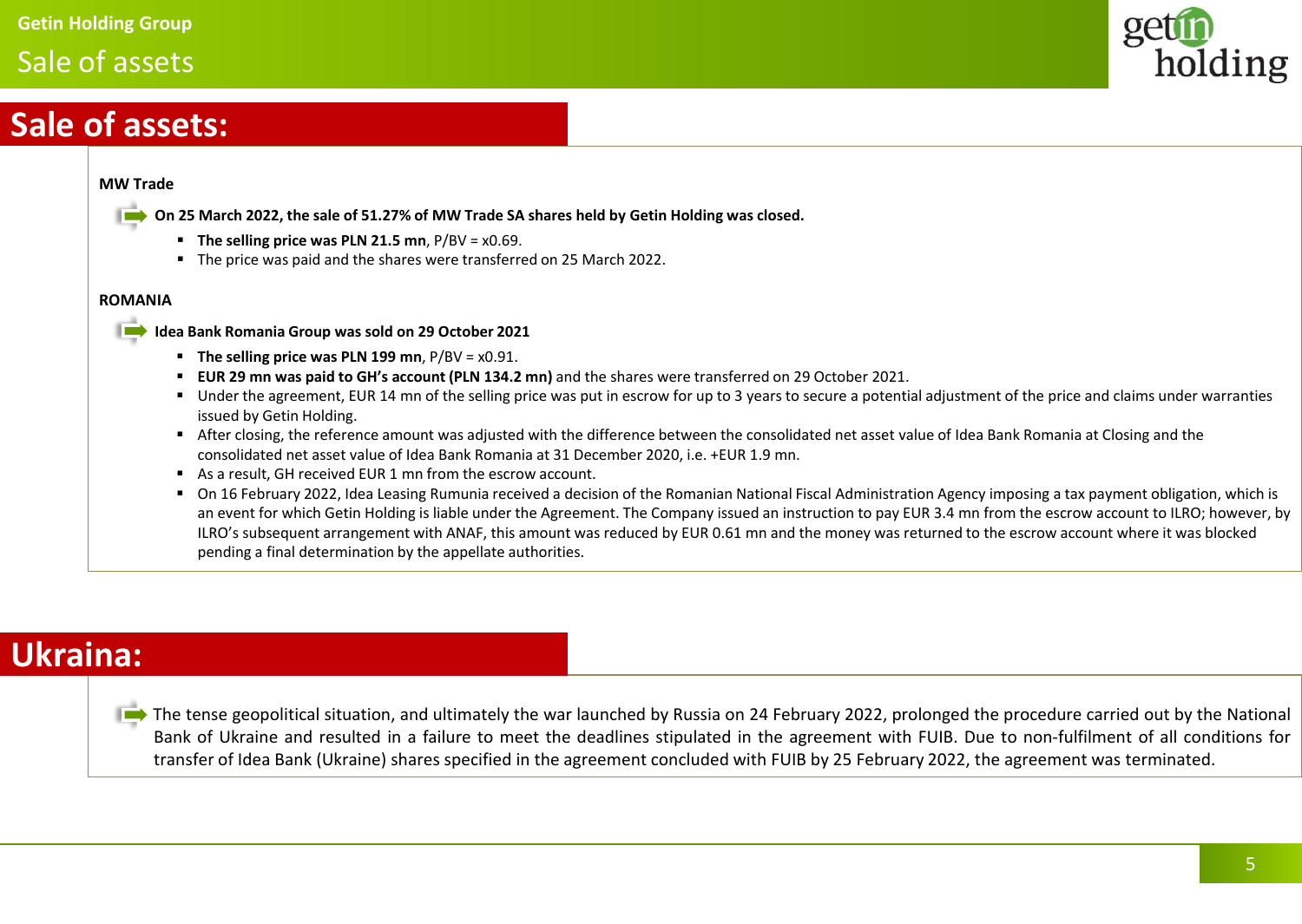# Segment activity under strong pressure of warfare



# **Segment :: UKRAINE**

|                                    | PLN m    |         |                          | UAH <sub>m</sub> |          |                          |
|------------------------------------|----------|---------|--------------------------|------------------|----------|--------------------------|
| <b>Profit and loss</b>             | Q1'2022  | Q1'2021 | Q1'2022 /<br>Q1'2021     | Q1'2022          | Q1'2021  | Q1'2022 /<br>Q1'2021     |
| Interest income                    | 85.3     | 63.1    | $+35.1%$                 | 595.9            | 462.9    | $+28.7%$                 |
| Interest expense                   | $-11.8$  | $-11.8$ | $+0.1%$                  | $-82.5$          | $-86.5$  | $-4.6%$                  |
| Net interest income                | 73.5     | 51.3    | $+43.1%$                 | 513.3            | 376.4    | $+36.4%$                 |
| Net fee and commission income      | 6.9      | 11.2    | $-39.0%$                 | 47.9             | 82.5     | $-41.9%$                 |
| Other operating income and expense | $-2.5$   | 0.7     | $\overline{\phantom{a}}$ | $-17.8$          | 5.2      | $\overline{\phantom{a}}$ |
| Net operating income               | 77.8     | 63.3    | $+22.9%$                 | 543.5            | 464.0    | $+17.1%$                 |
| Overhead costs                     | $-28.0$  | $-23.1$ | $+21.5%$                 | $-196.0$         | $-169.2$ | $+15.8%$                 |
| Provision                          | $-248.1$ | $-11.1$ | x22.4                    | $-1733.0$        | $-81.1$  | x21.4                    |
| Profit before income tax           | $-198.3$ | 29.2    | ٠                        | $-1385.5$        | 213.7    | $\overline{\phantom{a}}$ |
| Income tax                         | $-3.2$   | $-5.3$  | $-40.7%$                 | $-22.0$          | $-39.0$  | -43.5%                   |
| Net profit (loss)                  | $-201.5$ | 23.8    | ٠                        | $-1407.5$        | 174.7    | ۰                        |

|                                       | PLN m      |            |                            | UAH m       |                  |                            |
|---------------------------------------|------------|------------|----------------------------|-------------|------------------|----------------------------|
| <b>Balance sheet</b>                  | 2022-03-31 | 2021-12-31 | 2022-03-31 /<br>2021-12-31 | 2022-03-31  | $2021 - 12 - 31$ | 2022-03-31 /<br>2021-12-31 |
| Cash and balances in the Central Bank | 11.8       | 15.6       | $-24.1%$                   | 80.8        | 104.9            | $-23.0%$                   |
| Amounts due from banks                | 30.1       | 52.5       | $-42.7%$                   | 204.9       | 353.3            | $-42.0%$                   |
| Amounts due from clients              | 495.2      | 719.1      | $-31.1%$                   | 3 3 7 5 . 3 | 4836.2           | $-30.2%$                   |
| Financial instruments                 | 25.3       | 65.2       | $-61.3%$                   | 172.1       | 438.6            | $-60.8%$                   |
| Tangible fixed assets                 | 25.3       | 27.1       | $-6.6%$                    | 172.4       | 182.1            | $-5.3%$                    |
| Other assets                          | 20.0       | 33.4       | $-40.1%$                   | 136.4       | 224.3            | $-39.2%$                   |
| <b>Total Assets</b>                   | 607.6      | 912.9      | $-33.4%$                   | 4 14 1.9    | 6 1 3 9.5        | $-32.5%$                   |
| Amounts due to banks                  | 0.7        | 12.6       | $-94.2%$                   | 5.0         | 84.9             | $-94.2%$                   |
| Deposits                              | 538.9      | 628.6      | $-14.3%$                   | 3 673.4     | 4 2 2 7 .6       | $-13.1%$                   |
| Other liabilities                     | 45.4       | 44.9       | $+1.0%$                    | 309.2       | 301.9            | $+2.4%$                    |
| Equity                                | 22.6       | 226.8      | $-90.0%$                   | 154.4       | 1525.1           | $-89.9%$                   |
| <b>Total liabilities and equity</b>   | 607.6      | 912.9      | $-33.4%$                   | 4 141.9     | 6 139.5          | $-32.5%$                   |

| <b>Performance indicators</b> | Q1'2022   | Q1'2021 |
|-------------------------------|-----------|---------|
| <b>NIM</b>                    | 41,5%     | 31,4%   |
| <b>COR</b>                    | 163,4%    | 8,2%    |
| COF                           | 7,8%      | 8,9%    |
| <b>ROE</b>                    | $-646,2%$ | 77,1%   |
| <b>ROA</b>                    | $-106,0%$ | 13,5%   |
| C/I                           | 36,1%     | 36,5%   |
|                               |           |         |

**Getin Holding Group provides solidarity support to the defenders of Ukraine and their families, including those who are not our employees. We make every effort to protect our employees and their families and to safeguard our assets.**

**Following the outbreak of the conflict, the Bank decided to put measures in place to protect the Bank and our customers' funds, including:** 

- securing our employees and their families in Ukraine and abroad,
- credit holidays were introduced for the entire portfolio debt repayment has since improved,
- full stop of lending the bank is resuming sales in areas where the situation allows,
- stopping all development projects,
- securing infrastructure, securing operational functioning,
- fight against hacking attacks,
- bank branches are opened only in safe locations. About 85% of the network, i.e., 67 outlets are currently operational.

**In addition, the Bank was under severe pressure due to the liquidity crisis in the banking sector as a whole, which resulted in the mobilisation of refinancing from the NBU.**



Segment Ukraine: Idea Bank Ukraine, Gwarant Legal Support, New Finance Service and consolidation adjustments.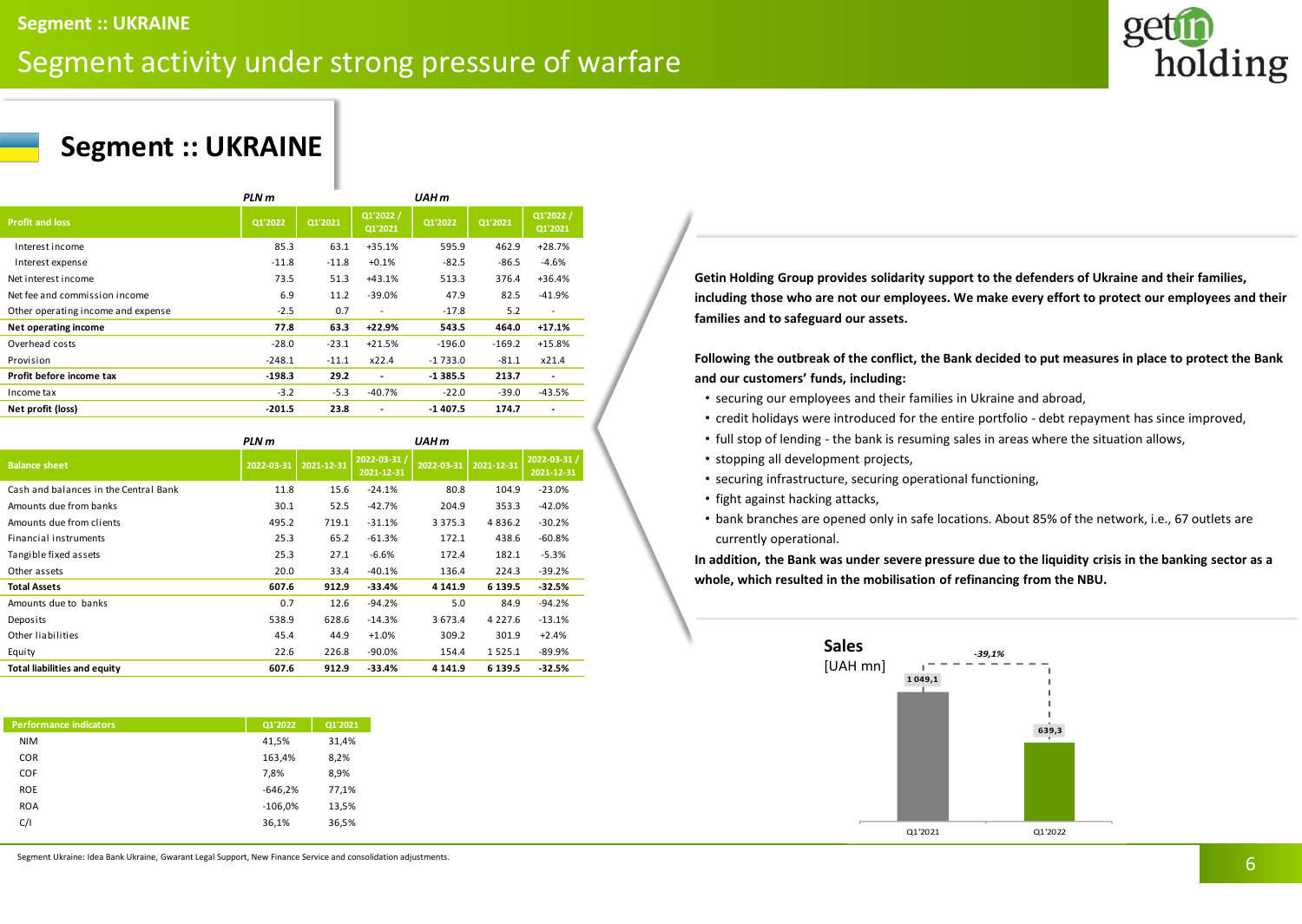

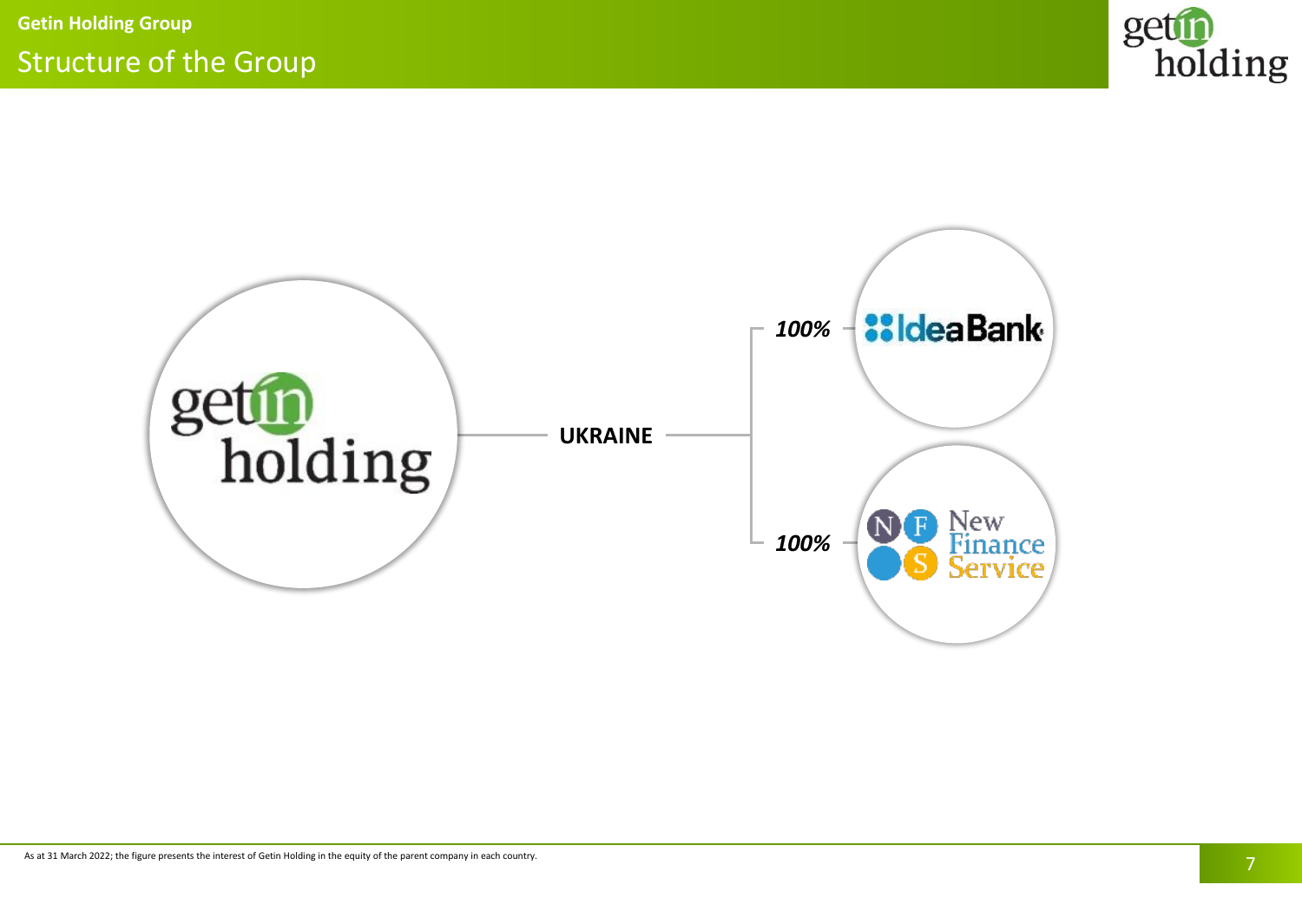# Annex 1: Profit and Loss Account for Q1 2022



| Q1'2022   PLN mn                                     | <b>Ukraine</b><br><b>Segment</b> | <b>Getin</b><br><b>Holding</b> | Cons. adj. &<br>other<br>companies | <b>Getin</b><br><b>Holding</b><br><b>Group</b> |
|------------------------------------------------------|----------------------------------|--------------------------------|------------------------------------|------------------------------------------------|
| Interest income                                      | 85.3                             | 1.0                            | 0.0                                | 86.3                                           |
| Interest expense                                     | $-11.8$                          | $-1.0$                         | 0.0                                | $-12.8$                                        |
| Net interest income                                  | 73.5                             | 0.1                            | 0.0                                | 73.6                                           |
| Net fee and commission income                        | 6.9                              | 0.1                            | 0.0                                | 7.0                                            |
| Other operating income and expense                   | $-2.5$                           | $-200.2$                       | 184.2                              | $-18.6$                                        |
| <b>Net operating income</b>                          | 77.8                             | $-200.0$                       | 184.2                              | 62.0                                           |
| Overhead costs                                       | $-28.0$                          | $-3.8$                         | 1.0                                | $-30.9$                                        |
| Provision                                            | $-248.1$                         | 0.0                            | 0.0                                | $-248.1$                                       |
| Profit before income tax                             | $-198.3$                         | $-203.9$                       | 185.2                              | $-217.0$                                       |
| Income tax                                           | $-3.2$                           | 1.5                            | 0.0                                | $-1.7$                                         |
| <b>Profit (loss) from continuing operations</b>      | $-201.5$                         | $-202.4$                       | 185.2                              | $-218.7$                                       |
| <b>Profit (loss) from discontinued operations</b>    | 0.0                              | 0.0                            | 0.1                                | 0.1                                            |
| Net profit (loss)                                    | $-201.5$                         | $-202.4$                       | 185.3                              | $-218.6$                                       |
| Non-controlling interest                             |                                  |                                |                                    | 0.3                                            |
| Net profit attributable to equity holders of the Co. |                                  |                                |                                    | $-218.3$                                       |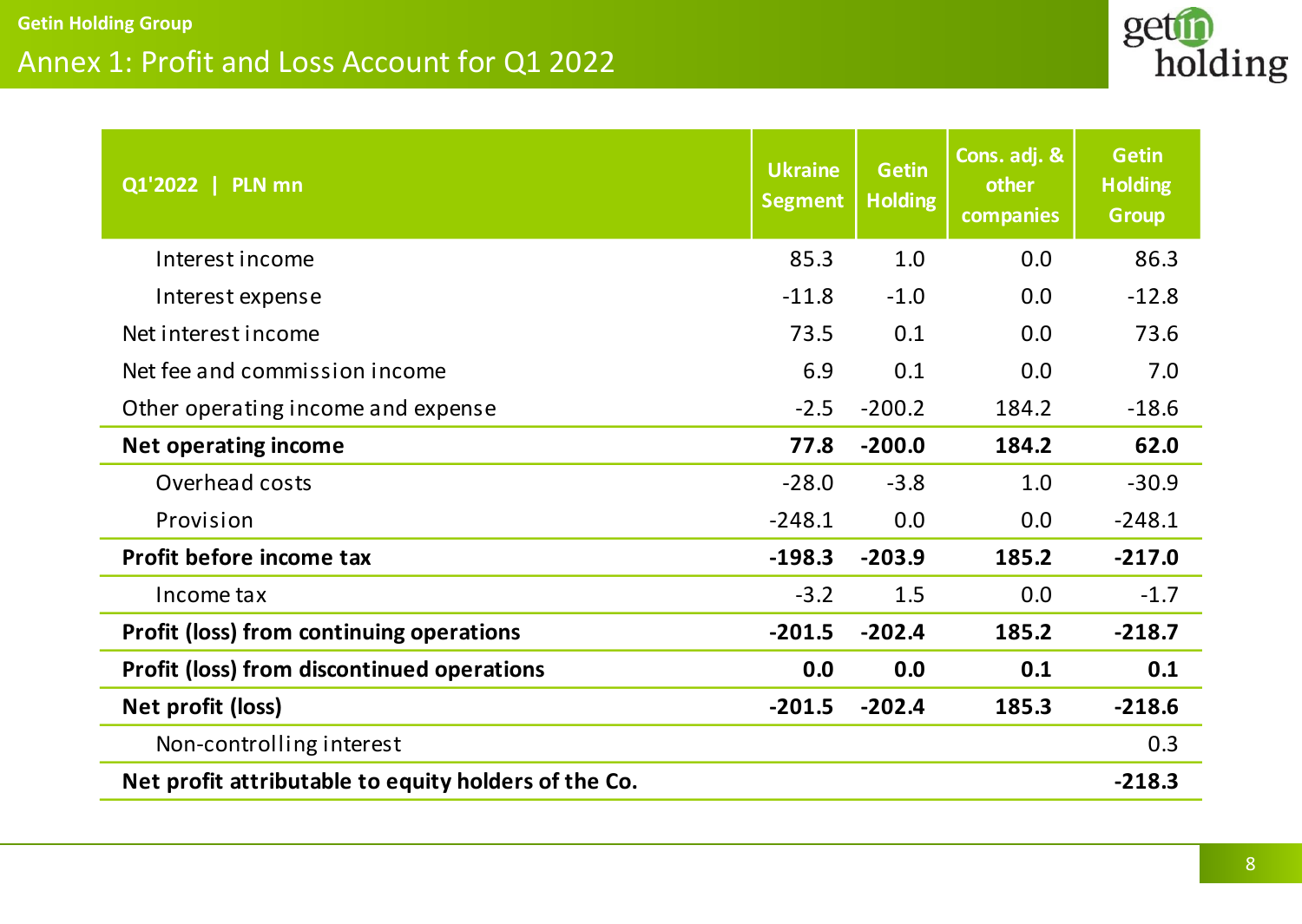# Annex 2: Balance sheet as at 31 March 2022



| 2022-03-31   PLN m                                    | <b>Ukraine</b><br><b>Segment</b> | <b>Getin</b><br><b>Holding</b> | Cons. adj. &<br>other<br>companies | <b>Getin</b><br><b>Holding</b><br><b>Group</b> |
|-------------------------------------------------------|----------------------------------|--------------------------------|------------------------------------|------------------------------------------------|
| Cash and amounts due from Central Bank                | 11.8                             | 0.0                            | 0.0                                | 11.8                                           |
| Amounts due from banks and financial institutions     | 30.1                             | 71.2                           | 3.8                                | 105.0                                          |
| Amounts due from clients                              | 495.2                            | 0.0                            | 0.2                                | 495.3                                          |
| Net investments in financial lease                    | 0.0                              | 0.1                            | 0.0                                | 0.1                                            |
| <b>Financial instruments</b>                          | 25.3                             | 217.9                          | 0.0                                | 243.1                                          |
| Investments in associates                             | 0.0                              | 26.2                           | $-26.2$                            | 0.0                                            |
| Intangible assets                                     | 12.2                             | 0.0                            | 0.0                                | 12.3                                           |
| Tangible fixed assets                                 | 25.3                             | 1.5                            | 0.0                                | 26.8                                           |
| Investment property                                   | 1.0                              | 0.0                            | 0.0                                | 1.0                                            |
| Tax assets                                            | 0.0                              | 0.0                            | 10.2                               | 10.2                                           |
| Other assets                                          | 6.8                              | 184.2                          | $-1.2$                             | 189.8                                          |
| <b>Total Assets</b>                                   | 607.6                            | 501.0                          | $-13.2$                            | 1 0 9 5 . 4                                    |
| Liabilities to the Central Bank                       | 17.6                             | 0.0                            | 0.0                                | 17.6                                           |
| Liabilities to other banks and financial institutions | 0.7                              | 0.0                            | 0.0                                | 0.7                                            |
| Liabilities to customers                              | 538.9                            | 0.0                            | $-0.2$                             | 538.7                                          |
| Other liabilities measured at amortized cost          | 6.2                              | 60.5                           | 0.0                                | 66.7                                           |
| Other liabilities                                     | 21.5                             | 9.2                            | $-1.1$                             | 29.7                                           |
| <b>Total liabilities</b>                              | 585.0                            | 69.7                           | $-1.2$                             | 653.4                                          |
| Equity                                                | 22.6                             | 431.3                          | $-12.0$                            | 442.0                                          |
| <b>Total liabilities and equity</b>                   | 607.6                            | 501.0                          | $-13.2$                            | 1 0 9 5 .4                                     |